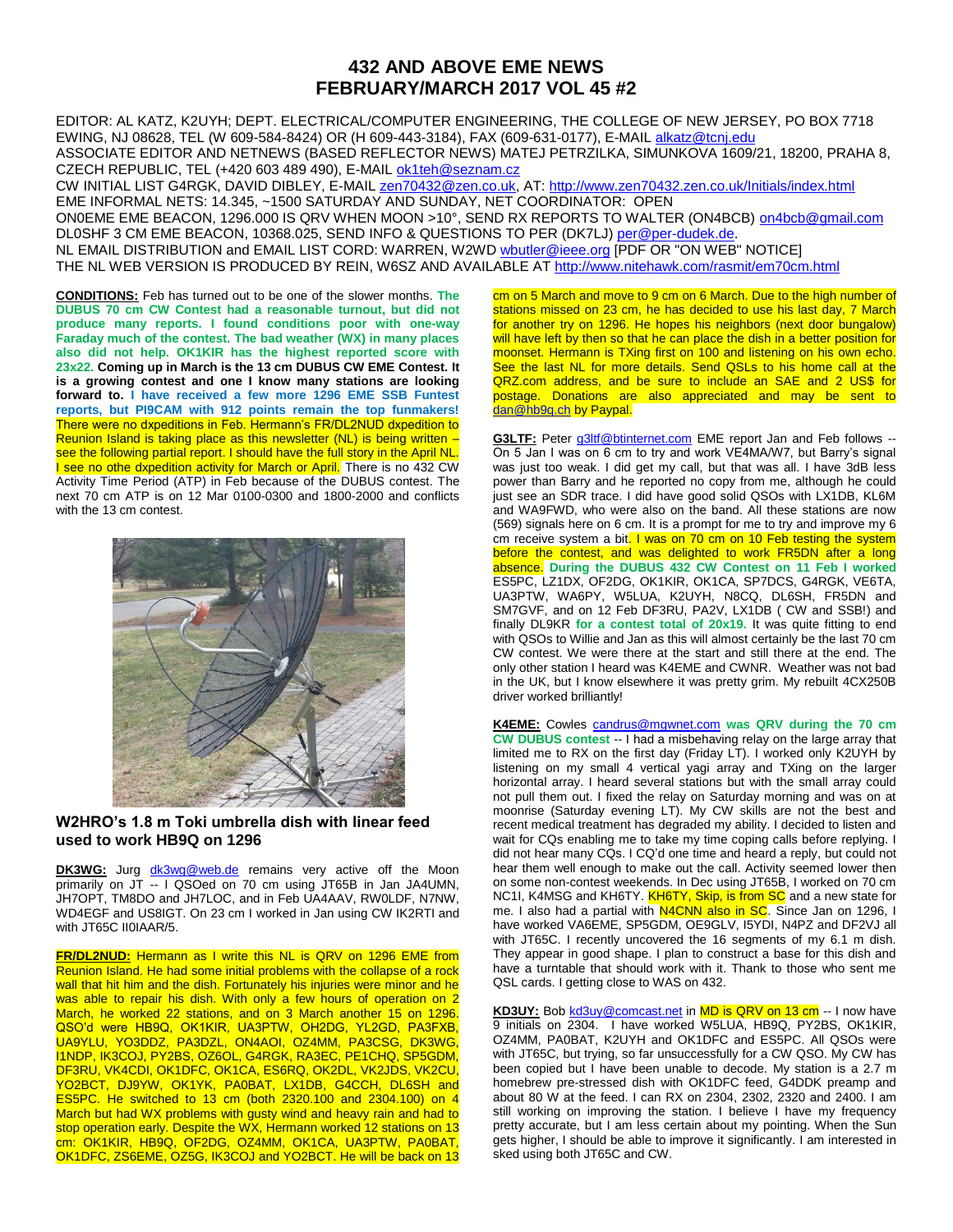**NC1I:** Frank [frank@NC1I.COM](mailto:frank@NC1I.COM) remained very active in Feb -- The following stations were worked in the past month on 432: On 3 March at 2016 RA9CHL (18DB/O), 2027 OK2AQ (16DB/12DB), 2045 PA2V (4DB/15DB), 2055 EW7AW (22DB/O) using a 18 el yagi and 250 W, 2207 DL8DAU (12DB/15DB) and 2213 I5CTE (7DB/O); on 4 Feb at 1651 FR5DN (22DB/5DB) - Phil was running 35 W, 1713 EB5EEO (15DB/7DB), 1723 DL6SH (11DB/5DB), 1730 PA2V (22DB/O) - running 15 W, 1745 DL8DAU (17DB/15DB), 1752 G6HKS (18DB/8DB), 1805 DL6YBF (28DB/11DB), 1924 PY2BS (6DB/7DB), 2103 DL9OBU (14DB/16DB), 2117 LZ1DX (6DB/O), and 2224 DL7APV (3DB/6DB); and on 5 Feb at 0047 PA5Y (10DB/10DB), 0132 N7NW (5DB/23DB), 1741 F6CPI (24DB/13DB), 1813 DL6SH (10DB/5DB), 1859 TM8DO (22DB/13DB), 1907 GM4FIZ (24DB/O), 1913 DF6SM (24DB/15DB), 1945 YL2FZ (20DB/14DB), 2133 K9MRI (13DB/12DB), 2157 S51WX (26DB/O) and 2211 WD4EGF (13DB/O). On 1296, We were active and QSO'd on 3 Feb at 2237 PA2DW (11DB/7DB); on 5 Feb at 0150 N5BF (14DB/9DB); and on 6 Feb at 2207 G4BAO (20DB/13DB), 2215 PA2DW (14DB/10DB) and at 2223 EW1AA (27DB/14DB). All these QSOs were made using JT. **I had planned to be on for the DUBUS 432 CW Contest, but bad weather and high winds forced me to tie the array down in the stow position for the weekend.** To make matters worse on the Monday following the contest weekend, I found the array free spinning in the wind. The array had been stowed pointing straight up. The recently rebuilt polarity drive had failed. All of the flex lines and control lines were destroyed. I later found that the prop-pitch used for polarity had actually come loose and dropped down disengaging from the mast. It appears as though the hardware simply came loose. Only two of the six bolts were still in place and the nuts on those bolts had loosened up significantly. There was some damage to the spline gear on the output of the prop-pitch, so I will be putting my backup prop-pitch in. At this point I'm not sure what surprises we may find when we get back up the tower. My best guess is that it will be mid-April before everything is repaired. I have no idea how the hardware came loose. This had never happened before. Because of the damage to the 432 array I will focus on 1296 in March and early April. On Saturday 25 Feb, we had some very strange weather. The high temperature reached 23 degs C, which is the highest temperature ever recorded in MA in Feb. Our normal high for the date would be around 3 or 4 degs C. Later that day an F1 tornado touched down just 40 km from my town. There was extensive damage, but fortunately no injuries or fatalities. This was the first time a tornado was ever known to touch down in MA in Feb. [Frank is QRV again on 432 as of the writing of this NL].

**OK1KIR:** Vlada [vlada.masek@volny.cz](mailto:vlada.masek@volny.cz) sends his club's Feb EME report -- On 432 , we QSO'd on 10 Feb using CW at 2046 DL6SH (589/599) and 2054 FR5DN (549/519). **In the 70 cm part of the DUBUS CW EME Contest** we logged on 11Feb at 0020 OK1CA (579/579), 0026 G3LTF (569/569), 0030 OF2DG (569/569), 0046 LZ1DX (579/579), 0059 SP7DCS (569/579), 0107 G4RGK (559/559), 0114 W5LUA (579/559), 0127 DF3RU (569/559), 0136 ES5PC (559/559), 0159 K2UYH (569/569), 0210 N8CQ (569/559) #392, 0226 UA3PTW( 569/579), 0303 N7NW (O/O) for initial #393, 0324 DL6SH (579/579), 0400 VE6TA (569/569), 1902 VK4EME (O/O) #394, 2012 SM7GVF (O/O) #395, 2032 PA2V (549/429), 2045 FR5DN (549/519), 2102 UX4IJ (O/439) #396 and at 2206 JA6AHB (559/559), and 12 Feb at 0217 DL6KAI (O/O) and 0522 VA3ELE (O/O) #397 **for a final score of 23x22**. Conditions during the contest were poor and worse on Sunday. Signals suffered from fast fading. Dots were swallowed and dashes changed to dits quite often making callsigns hard to copy. During the contest we looked for the lunar eclipse, but the WX was uncooperative and nothing could be seen. Out of the contest, we worked on 70 cm using JT65B on 10 Feb at 1802 US8IGT (26DB/O) for digital intial {#199}, 1915 F6CPI (20DB/O) {#200}, 1931 OK2AQ (26DB/22DB), 2015 JH3BHB (23DB/18DB) {#201} and 2113 TM8DO (29DB/24DB) {#202}, and on 11 Feb at 0247 N7NW (15DB/18DB) {#203}, 0501 VA3ELE (22DB/O), 0521 WD4EGF (21DB/16DB) {#204}, 1846 VK4EME (18DB/14DB) and 2358 DL6KAI (19DB/21DB). On 1296, we contacted on 2 March FR/DL2NUD on Reunion Island at 1122 (22DB/15DB) for digital initial {#265} and first FR/OK QSO and 1320 special callsign II0IAAR (12DB/ O) {#266}. The next day on 4 March we worked on 2320 at 1124 FR/DL2NUD (18DB/19DB) for digital {#46} and first FR/OK QSO. We measured the moonnoise as 1.0 dB and sunnoise as 17.65 dB (SF 75). Then we changed the band 6 cm, still on 4 March to QSO at 1222 JA6AHB (12DB/DB13) on JT [?] for digital initial {#28} and later on CW at 1240 JA6AHB (O/O) for initial #94.

**PA5Y:** Conrad  $q0ruz@q0ruz.com$  is QRV on the horizon on 70 cm EME with a single yagi and 1 kW. He can operate on both JT and CW and planned to be QRV on both his moonrises and sets during the DUBUS CW EME contest.

RW0LDF: Serg[e rw0ldf@mail.ru](mailto:rw0ldf@mail.ru) is now active on 432 as well as 1296. In Feb he made his first 70 cm EME QSOs using JT65B with DL7APV, DK3WG, HB9Q and UA3PTW. He used for his first 3 QSO 2 x 16 el DL6WU yagis and 50 W. He has now increased his array to 2 x 25 el DL6WU yagis. [TNX DK3WG for forwarding this report].

**SP6ITF:** Gregory's [gml@warr.pl](mailto:gml@warr.pl) log for the**1296 EME SSB Funtest** has arrived -- This year due to an unexpected family visit, I was only about to operate for 6 hours, on Saturday. I very rarely work EME on SSB; however, despite my relatively low power (300 W) and relatively small antenna (4.5 m dish), I was able to make a number of EME QSOs on SSB and had great fun. I ended with 19 QSOs including 1 CW / CW (0 points) and 1 CW /SSB (1 point). All the rest were SSB/SSB for **a total of (17x2+1)8 = 280 points**. QSO'd were at 1245 HB9Q (59/54) JN, 1248 OK2DL (55/55) JN, 1356 I1NDP (55/55) JN, 1359 PI9CAM (59/57) JO, 1405 HB9CW (52/59) JN, 1639 G3LTF (57/56) IO, 1654 DJ8FR (55/54) JO, 1700 DL3EBJ (55/55) JO, 1733 SP6JLW (55/55) JO, 1751 PA3DZL (559/569) on CW, 1955 SP2HMR (559/53) CW-SSB JO, 2110 OZ6OL (55/44) JO, 2121 DF3RU (55/55) JN, 2217 RA3EC (55/54) KO, 2323 N4PZ(59/59) EN, 2343 VE6TA (55/54) DO, 0004 N0OY (55/55) EM, 0011 VE6BGT (55/55) DO and 0034 KL6M (55/55) BP.

**UA3PTW:** Dmitry [ua3ptw@inbox.ru](mailto:ua3ptw@inbox.ru) during the past month reports working many new stations on 432 using JT65B. He QSO'd US8IGT [in Jan], KF8MY, RD3FD, RW0LDF, DL8OBU, DF7AP, G3WZT, GI6ATZ, JE1YEM, JA4UMN and JH3BHB. He QSO'd on 1296 using JT65C G4KVT. [TNX DK3WG for forwarding this report].

**VE4MA/7:** Barry [ve4ma@shaw.ca](mailto:ve4ma@shaw.ca) is in AZ for the winter and reports Murphy's Law problems -- I have been trying to work KL6M on 6 cm. I discovering I took the wrong sized horn for 6 cm operation with the dish here in AZ. I fabricated a fix from tin sheets purchased at our local hardware store, but then found that my boresight was too low. Then I had heavy cloud cover and could not check the Sun. I hope to have success with Mike soon.

**VE6TA:** Grant [ve6ta@xplornet.com](mailto:ve6ta@xplornet.com) spent his EME time on 70 cm in Feb – I worked on 4 Feb, on 432 using CW N7NW for initial #161 - Hal has a great signal with his 4 yagis, and on 5 Feb ES3RF #162. **I was also on for the 432 DUBUS CW contest**. Activity seemed to be better than last year and the declination was more favorable than last year as well. Stations worked were LZ1DX, SP7DCS, UA3PTW, OK1CA, OH2DG, DF3RU, G3LTF, OK1KIR, DL6SH #163, WA6PY#164, N8CQ, K2UYH, ES5PC, W5LUA, N7NW, G4RGK, DL6SH and PA2V. I found conditions to be very good with many strong signals on the band. Polarity was very cooperative as well with good well defined polarity peaks. I certainly missed activity from JA and VK. It was extremely quiet on my western window. **I ended with a total of 18x17.** I plan to be on for the 13 cm DUBUS contest as well, and hope to see many stations active that weekend as well.

**ZS6EME:** Alex **zs6eme@linkrf.ch** has set up a 13 cm QRA64 Beacon - I plan to have an experimental beacon using QRA64 codes active as ZS6EME during activity weekends. The first operation will be on 4 March. The Beacon will transmit the string "ZS6EME KG44 B". The letter B is a reference to a "beacon" and the operation will be fully automatic. Power will switch between 60, 120 and 250 W. It should be a great opportunity to test the QRA64 mode with different power levels under non-optimal propagation conditions. I would very much appreciate reports, if you are able to decode the beacon. Please email any record files and screen shots. The beacon specifications are 3.6 m solid dish with a 0.5 f/d; automatic tracking system using DRIACS-G2 OE5JFL; 400 W SSPA using 2x MRF21180 (Erickson modified) with variable power level from 400 to 60 W on demand; TX mode QRA64D; and TRV Khune 13 cm G4 with 10 MHz GPS lock. I will also be available in CW/SSB/JT/QRA64 when the beacon is not on. Look for me on the HB9Q logger.

K2UYH: I [alkatz@tcnj.edu](mailto:alkatz@tcnj.edu) had more cooperative WX in Feb. I was on 1296 on 3 Feb and QSO'd using JT65B at 2000 partial LA3ANA (20DB/-) JT65B due to a computer port problem at my end – by time fixed he was gone, 2019 LA3EQ (16DB/10DB), 2033 VE4MA/7 (12DB/22DB) and 2044 DJ2DY (20DB/17DB). I then switched to 432 CW, but conditions were poor and only had a partial at 2145 SM6FHZ (559/T), 2245 I5CTE (559/M) marginal and 2302 nil N7NW; I switched to JT65B and QSO'd